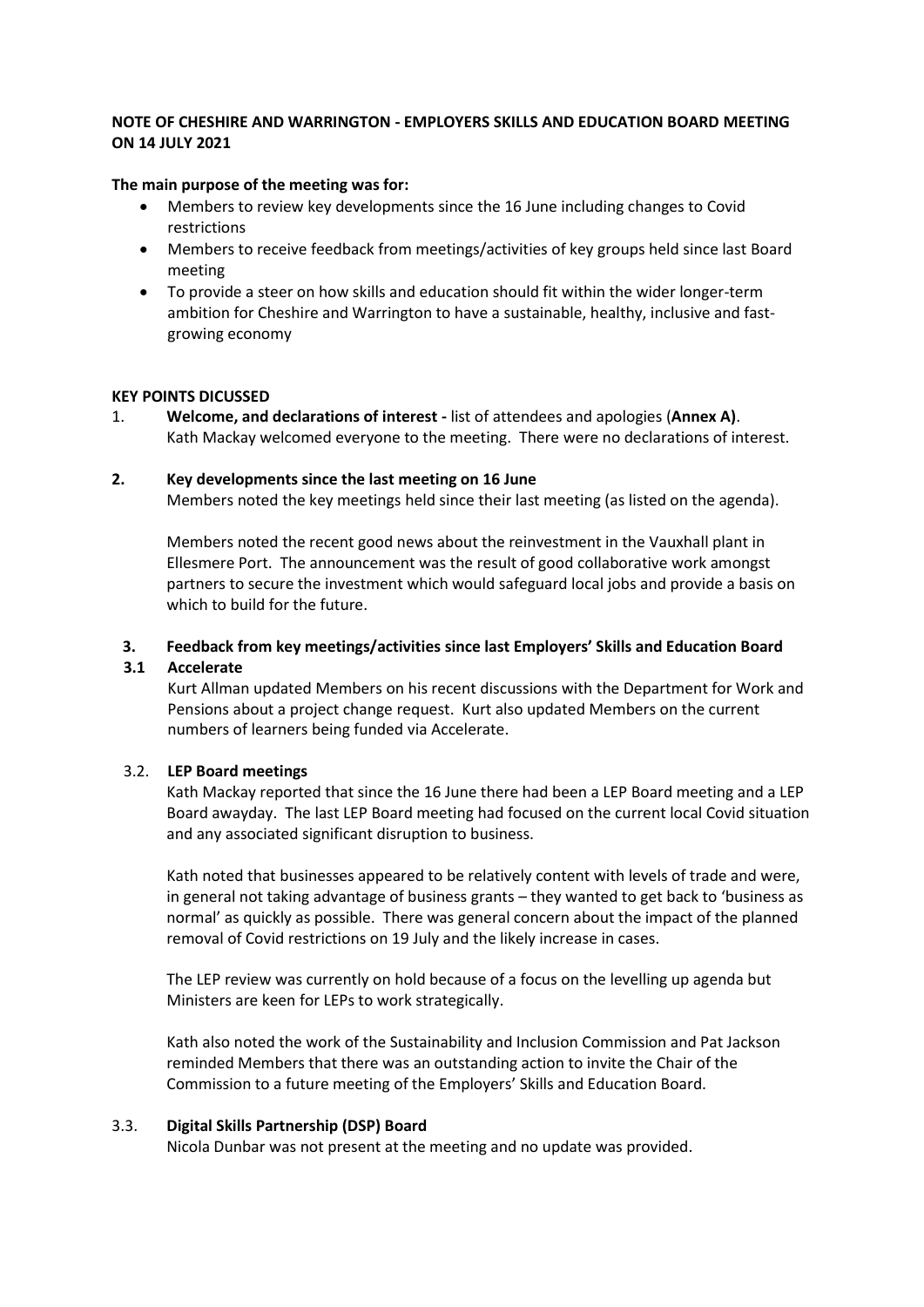### 3.4 **Institute of Technology**

Dhesi noted that since submitting the bid for an Institute of Technology he had only received one technical enquiry from the Department for Education. He expected to hear more towards the end of October**.**

### **3.5 Skills Accelerator**

Dhesi reported that successful bids for the Skills Development Fund and the Local Skills Improvement Plan would be announced on 16 July.

**Update** - Minister announced that the Skills Development Fund bid from the local colleges (led by Cheshire College South and West) has been successful but the bid from the Chambers (led by Chester and North Wales Chamber) was unsuccessful.

## 3.6 **Pledge**

Paul Colman reported that the Pledge was performing well and hitting the targets set by funders. The Pledge Management Board are now taking stock and developing plans for the longer term. They are reviewing data, overall impact and supporting infrastructure.

## 3.7 **Data and Labour Market Steering Group**

Pat Jackson noted that the Low Carbon report was almost finished but had been delayed until the publication of the Siemens report – this would enable the Low Carbon report to make appropriate references to the Siemens report.

The Data and Labour Market Group are now overseeing the preparation of the next Covid report – this will provide information about real-time data as well as historical data.

Work is also underway to build on the occupational maps produced by the Institute for Apprenticeships and Technical Education by setting the maps within the context of the Cheshire and Warrington labour market.

#### 3.8 **Local Growth Fund**

Sarah Williams reported that during the breakout sessions that followed the recent Local Growth Fund Show Case event a number of themes for future action emerged:

- Develop a clear, collective future strategy so everyone is pushing the same vision and objectives
- Starting to inspire a younger age working with primaries
- Projects to share the experience of working with local communities (possibly via a small workshop and a potential theme for the next showcase)
- Digital inclusion to consider skills and internet connectivity as well as access to equipment
- Projects to work together to develop a clear marketing and engagement strategy

A summary of the reflections made by Dhesi and Phil Atkinson had also been prepared and this together with a summary of key points from the other presentations would form the basis of a short video.

At the end of June there had also been a workshop with the Local Growth Fund projects to establish a common understanding of the LGF outputs.

The next reporting on outputs from each of the projects is due in September and reports will be discussed at the October Employers' Skills and Education Board meeting. Members were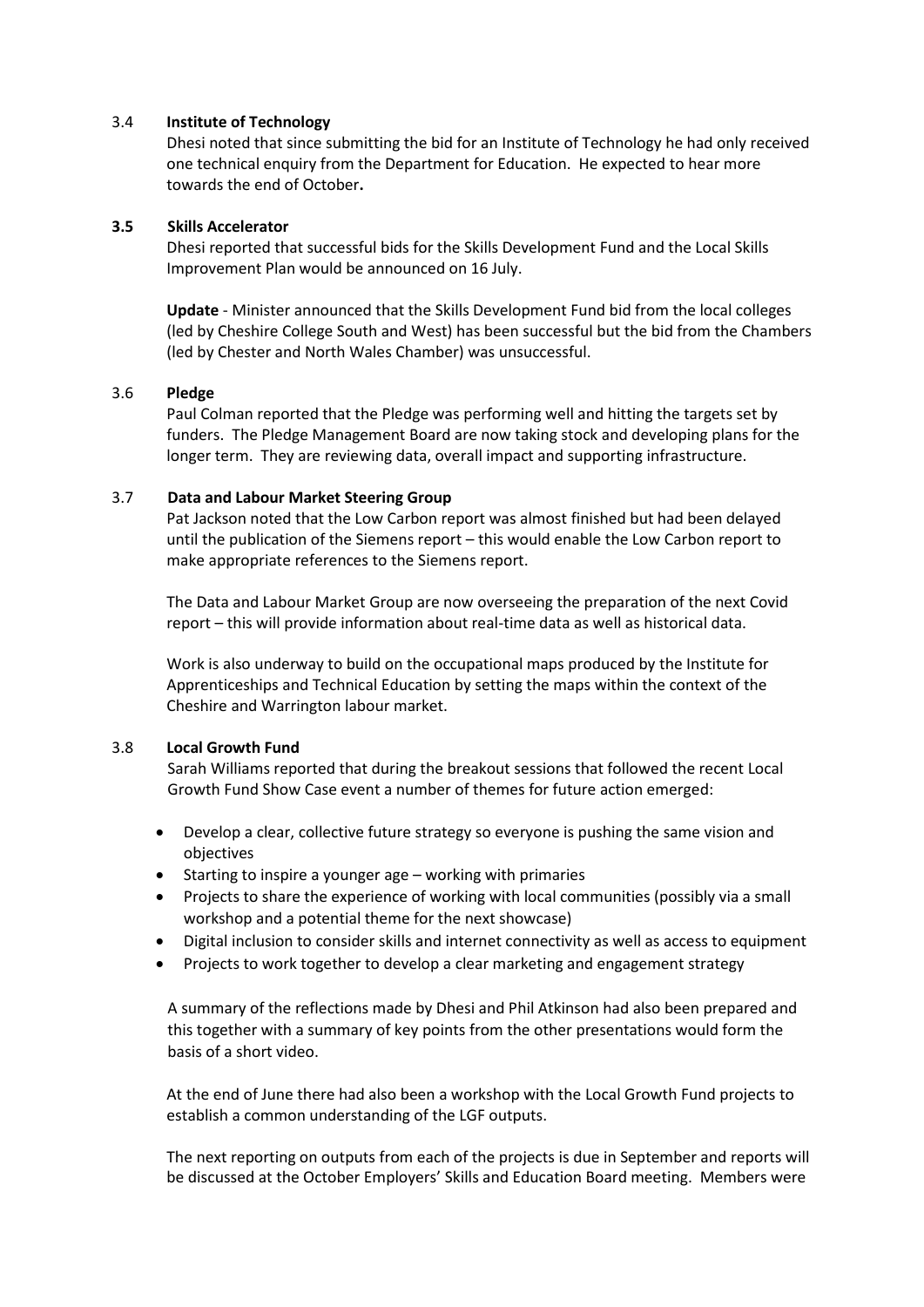asked to contact the projects they are sponsoring during September. **ACTION ALL LOCAL GROWTH FUND PROJECT SPONSORS**

## **4. Sustainable, Healthy, Inclusive and Fast-Growing Economy**

Members reviewed the skills-related evidence base. They considered the evidence for each of the 4 themes (sustainable, healthy, inclusive, fast-growing), identified any gaps in evidence and/or in the proposed actions set out in the Skills Report Action Plan

## 4.1 **Sustainable**

Lucy Liang and Dhesi facilitated the discussion during which the following points were made:

- Sustainability is a big agenda do we have a shared understanding of 'sustainable', where do we want to focus of efforts and what do we want to achieve for Cheshire and Warrington in 5 years?
- Decarbonisation, reduction of carbon emissions and working with net zero businesses are all important issues if we are to deliver clean growth, a carbon neutral economy and sustainable cities and towns where people want to live and work.
- There is still a level of uncertainty around how we will decarbonise (do we have the right technologies?). The technologies are changing very rapidly and there is uncertainty around where to invest for the future – both the Institute of Technology and the Skills Accelerator will help to address the challenges of developing a sustainable economy.
- Sustainable, healthy, inclusive, and fast growing are cross-cutting themes which need to be applied to the Skills Action Plan.
- The Action Plan should be modified to indicate the actions which address each of the 4 themes.
- We also need to consider the environmental aspects of sustainability (land use and potential links to the rural economy).
- Changes in working practice (e.g., more hybrid working) as a result of/accelerated by Covid, will also impact on sustainability.
- Decarbonisation is important but we also need to consider sustainable decision making to support all areas of growth to ensure a clean, low carbon impact.
- Innovation will be important to enable the use of new, low carbon materials and more sustainable business practices within supply chains.
- Bentley is already carbon neutral and keen to share their experiences.
- In Crewe they have started to introduce the concept of a '20-minute community' within which people should be able to walk and access a range of facilities.
- We need to consider how to reduce energy use (e.g., thermal insulation and heat pumps) not just develop different ways to generate energy.
- How can we address the current levels of unemployment and the current numbers of vacancies – what more can we do to help individuals develop the skills they need for employment and to help employers adjust their expectations and align them more with young people's passions. More jobs e.g., in the care sector need to be professionalised.

#### 4.2. **Healthy**

Leah facilitated the discussion during which the following points were made:

- The health and care sector are likely to offer longer-term job opportunities. There are examples of good practice, but it is important to manage the expectations of employers and unemployed people seeking work. Employers might need to consider offering more flexible working arrangements e.g., job sharing.
- Unemployed and economically inactive individuals with health-related barriers to employment is also an issue - as well as individuals having the digital skills to access health and community services.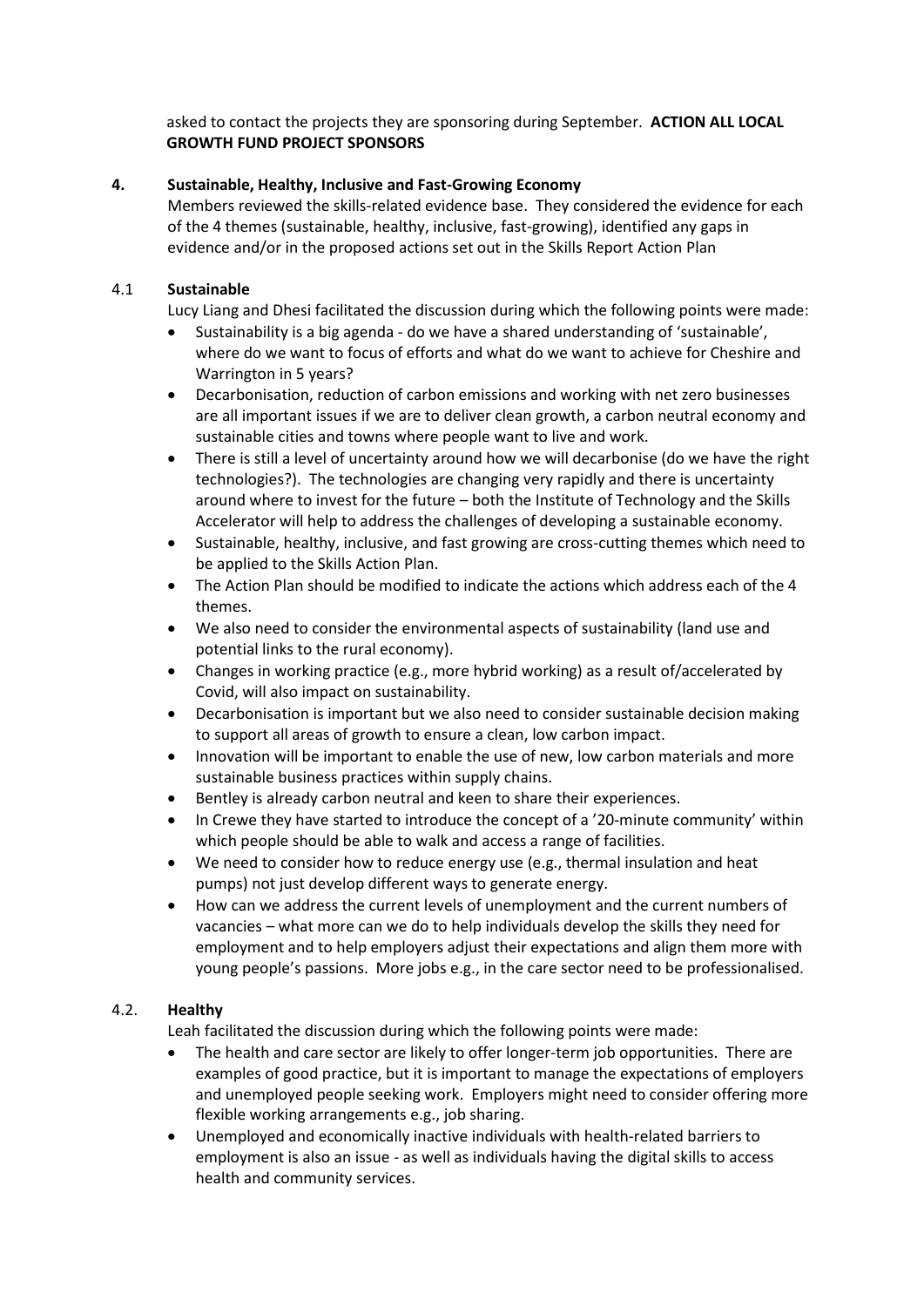- The impact of mental illness is also a big issue we need to understand more about the impact of mental illness within the workplace and, also in accessing training.
- The information being collected by the Workforce Recovery Group will help us to understand more about the labour market and know more about the barriers faced by unemployed people and the support available to them.
- We need a multi-agency approach to address these issues.
- There is some good practice in helping people with health-related issues to get into work – we need to share good practice.

# 4.3 **Inclusive**

Maggie and Eleanor facilitated the discussion during which the following points were made:

- The statistics were very powerful and quite shocking. The statistics need to be used to help argue the case for additional Government funding.
- We need to consider inclusivity in terms of digital, work and school/college.
- Warrington has good digital connectivity but the situation in Cheshire East and West is more challenging. In addition, older people have lower IT access and affordability is a big issue.
- It was noted that the recently published Lloyds Digital Index quoted the following national statistics:
	- o 55% of those offline earn under £20k
	- o 1 in 10 of those offline are under 50 years old
	- o 14% of people offline don't have access to broadband in their area
	- o 26% of people offline don't understand the benefits
	- o 50% of people think the internet is too difficult to use
	- o 51% are worried about having their identity taken
	- $\circ$  51% are worried about their privacy and security
- In addition, many people use their mobile phones to access digital services (83% of users of the Job Portal are accessing via their mobile phones).
- Volunteering is a potential opportunity that would encourage younger people to mentor people needing to access the internet and digital services.
- David Brennan shared a set of slides showing the sharp increase in long-term unemployed and the concentration of longer-term unemployed people in areas of multiple deprivation.
- We also need to consider actions to attract and retain talent providing information about lifestyle, housing, and restaurants as well as jobs. We need to develop a stronger proposition. (Some of these issues are being considered as part of the Growth Hub's work on inward investment).
- We also need to consider more about inclusivity in terms of gender and ethnicity and are we being proactive in ensuring young people with disabilities are able to access work experience.

# 4.4 **Fast Growing**

Phil Atkinson, Paul Colman and Kurt facilitated this discussion during which the following points were made:

- What does 'fast-growing' mean is it in terms of jobs or gross value added? Will it benefit the citizens of Cheshire and Warrington?
- We need more highly skilled jobs and need to address the challenges of replacement demand as well as new jobs.
- Significant numbers of people are removing themselves from the labour market in response to Covid - what can we do to attract them back to the labour market –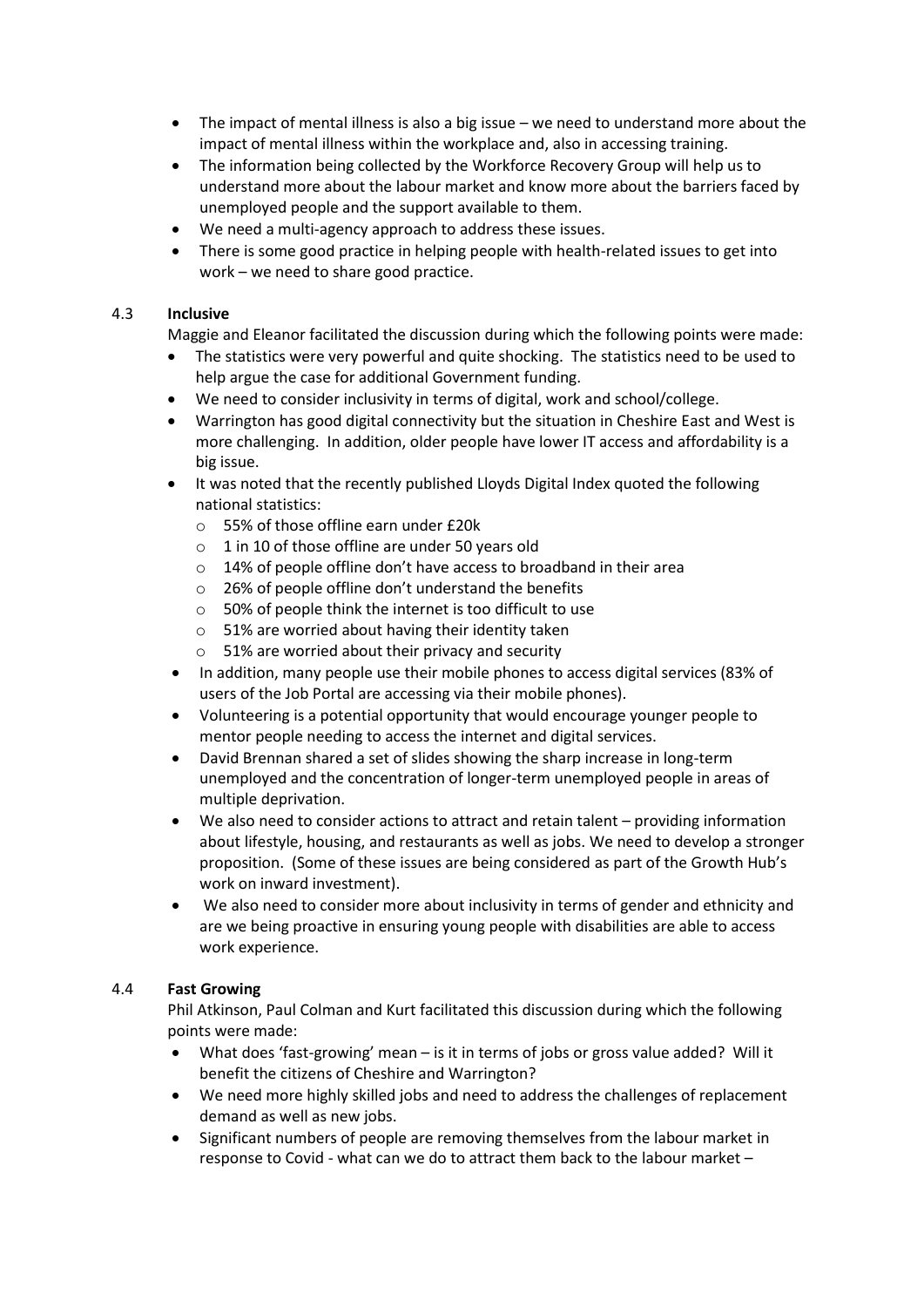reskilling and upskilling are key issues to be addressed as well as encouraging more flexible and blended learning.

- The Pledge needs to do more to make young people aware of new technologies and career opportunities – this should include young people in primary as well as secondary and further education.
- There is a tension between growth and sustainability chasing growth can result in leaving people behind.
- We must not ignore the fact that the majority are looking for jobs to enable them to live comfortably and enjoy a particular lifestyle.

Kath thanked everyone for their contributions, and it was agreed that Kath, Pat and Sarah Williams would follow up by reviewing the points made during the discussion, checking the extent to which they are reflected in the action plan and then propose additions to the plan where necessary. **ACTION KATH, PAT AND SARAH**

# **5. Jobs Opportunities Portal**

Sarah Williams presented a series of slides that summarised the recent developments of the Jobs Portal.

Recently on average each week:

- we have reached 30k people via social media
- we have had a click through rate from social media to the Portal of 4.3% (significantly above the average click through rate from Facebook of 0.55%) this was 2.11% in March 2021
- we have had 2,509 unique visits to the site, the most popular pages visited being the jobs search pages and the apprenticeship page

The most popular search terms include:

- Part time
- Administrator
- **Healthcare**
- Retail
- Life Sciences
- Business and Finance

# 6. **Note of last meeting on 16 June and Action list**

The note of the last meeting was agreed, and the updated action list noted.

# **7. Any Other Business**

There was no further business.

**8. Date of next meeting -** 15 September 2021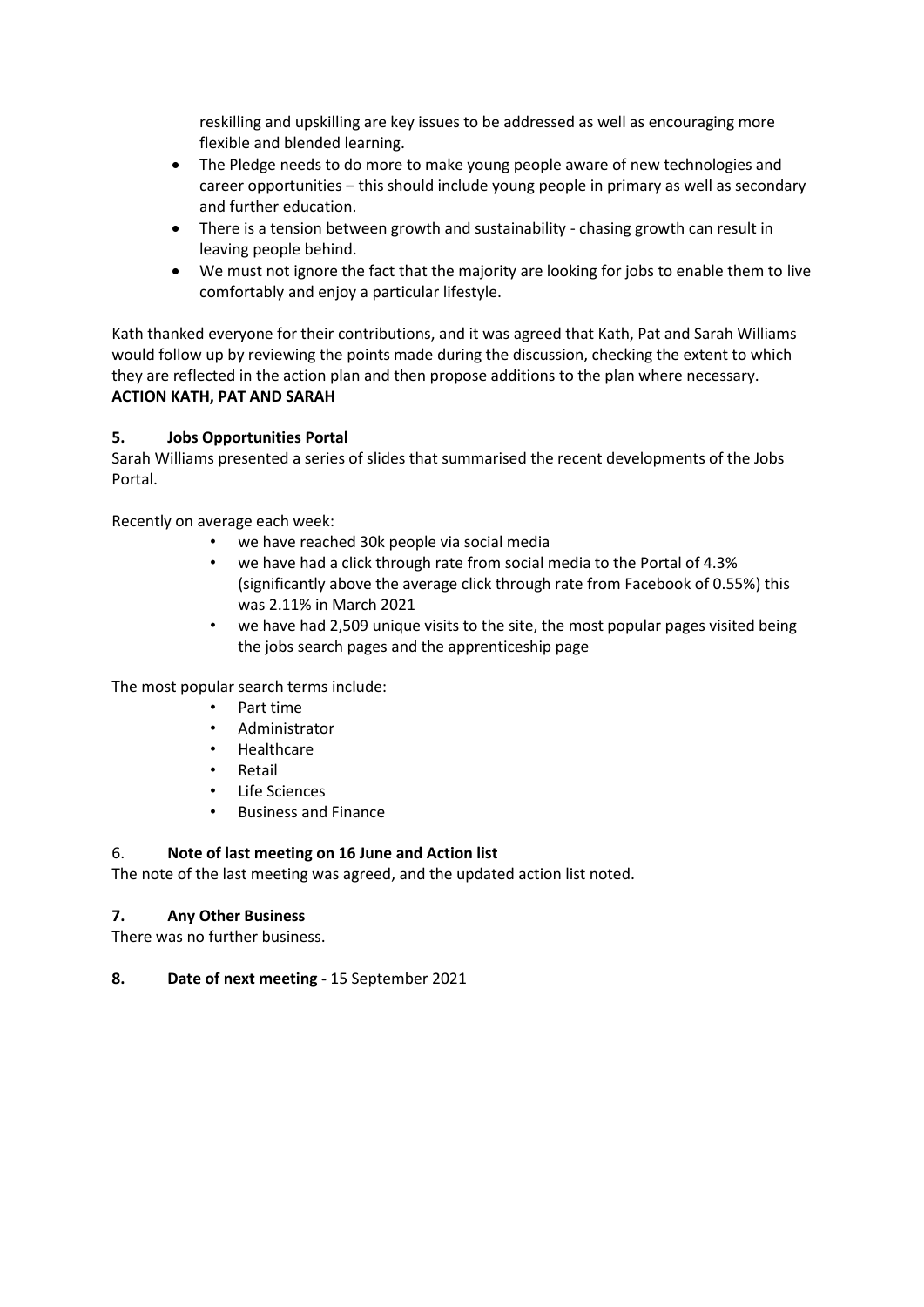## **EMPLOYERS SKILLS AND EDUCATION BOARD MEETING ON 14 JULY 2021 Annex A**

The following members of the Employers' Skills and Education Board are expected to attend the meeting:

- \*Kath Mackay Chair
- Kurt Allman (University of Chester)
- \*Eleanor Blackburn (Warrington Borough Council)
- \*Phil Atkinson (Daresbury)
- Paul Colman (South Cheshire Chamber)
- \*Cllr James Nicholas (Cheshire East Council)
- Dhesi (Cheshire College South and West representing the training providers)
- Gemma Betteridge (representing Nicola Johnson from Bentley Motors)
- Nicola Merriman (National Skills Academy Nuclear)
- Maggie Chen
- \*Lucy Liang (AUE Ltd)
- Paul Kelly (BAE Systems)
- \*Leah Maltby (representing Clare Latham from Cheshire West and Chester Council)
- Pat Jackson (LEP)  $*W$ ith voting rights

## **Apologies**

- \*Nicola Dunbar (Deputy Chair)
- \*Bill Carr (Carpe Diem)
- Kim Hardman (Astra Zeneca)
- \*Clare Latham (Cheshire West and Chester)
- Louise Higgins (United Utilities)
- Nicola Johnson (Bentley Motors)
- Sarah Hopkinson (Engie)
- Martin Wood (Department for Business, Energy and Industrial Strategy) observer

# **Also attended**

• Trevor Langston, Sarah Williams and David Brennan for specific agenda items

# **Papers copied to**:

- Trevor Brocklebank (Deputy Chair of LEP)
- Jamie Zucker (DfE)
- Clare Cassidy (DfE)
- Mike McLouglin (DfE)
- Peter Skates (Cheshire East Council)
- Maud Duthie (University of Chester)
- Chris Koral (University of Chester)
- Nicola Said (LEP)
- Joe Manning (LEP)
- Andy Devaney (LEP)
- Sarah Williams (LEP)